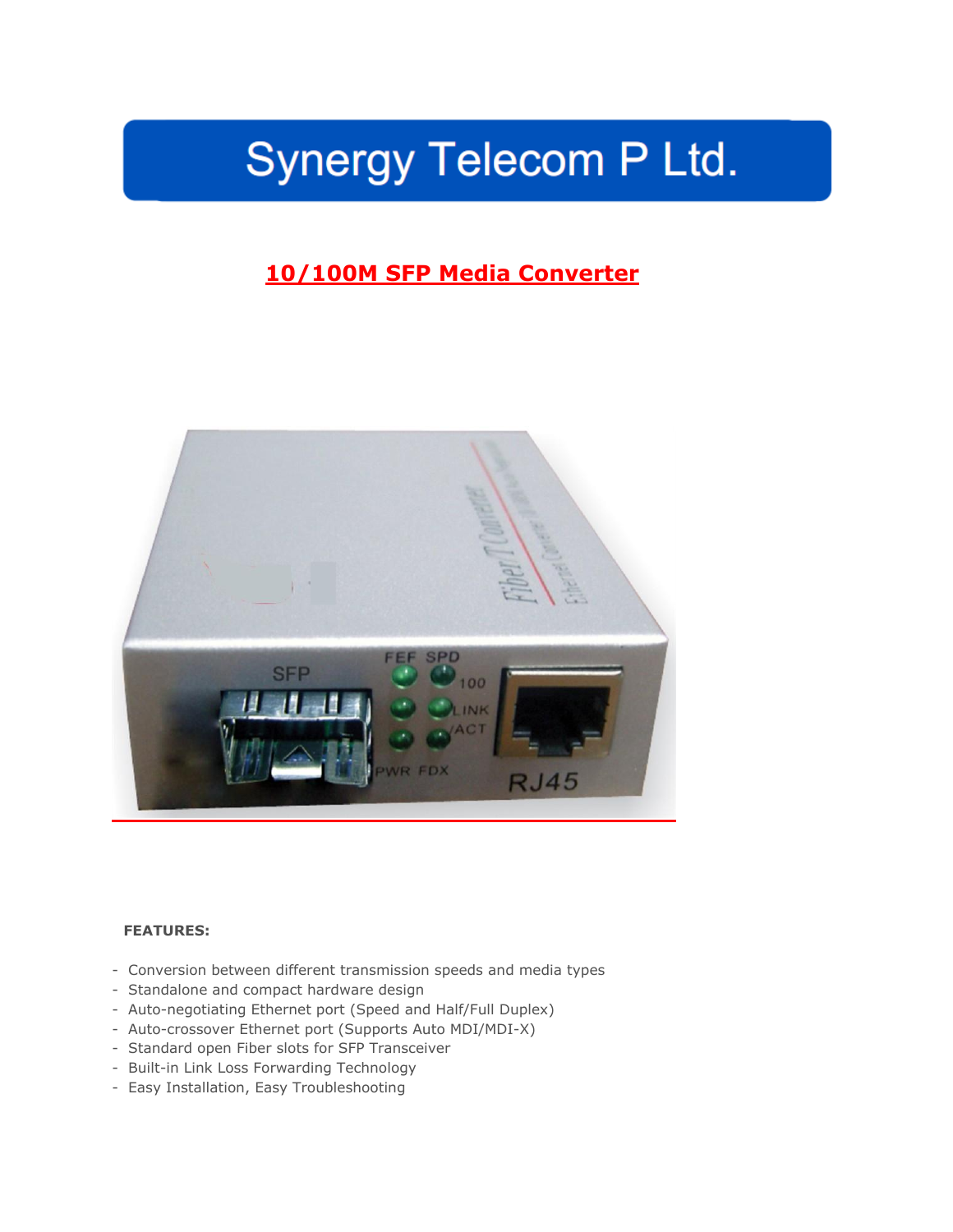#### **Specification:**

Standard Compliance ·IEEE802.3 10BASE-T ·IEEE802.3u 100BASE-TX ·IEEE802.3x Flow Control and Back pressure Connector and Interface ·Fiber: SFP 3.3V ·RJ-45 Socket: CAT-5 (10/100Mbps) Twisted Pair cable Auto MDI/MDI-X and Auto- Negotiation Function Support Switch Architecture ·Store and Forward Fiber Parameters ·Fiber Core o Multi-Mode (62.5/125um, 50/125um)/Single-Mode (8/125um, 10/125um) ·Wavelength: o 1310nm (Multi-mode ) / 1310/1550nm (Single-mode) ·Fiber Distance: o Multi-Mode Fiber (2KM) / Single-Mode Fiber (20-120 KM) Link Loose Forward ·TX to Fiber: If TX port link down, then converter will forced fiber to link down. · Fiber to TX: If Fiber port link down, the media converter will forced TX port to link down. DIP Switch ·DIP Switch 1: UTP auto-Negotiation / 100Mbps Full Duplex mode ·DIP Switch 2: Fiber Full/Half duplex ·DIP Switch 3: LLF ( Link Lose Forwarding ) Disable / Enable ·DIP Switch 4: Switch converter / Pure converter mode LED Indication ·FEF,SPD,FX-LINK,TX-LINK,PWR,FDX Power ·Stand-alone (external adapter):DC 5V / 1A Dimension  $\cdot$ 120 (L) x 92 (W) x 26(H) mm, power external Operation Environment ·Operating temperature: 0℃ ~ 70℃ ·Storage temperature: - 40℃ ~ 85℃  $\cdot$ Operating humidity: 10%  $\sim$  90%, non-condensing **Certifications** EMC ·FCC Part15 (Class A) ·CE EMC (Class A) Safety ·UL , CE, FCC

### **ORDERING INFORMATION:**

MODLE NAME SPEED Mbps FIBER WAVELENGTH nm DISTANCE Km CONNECTOR POWER FHC0110-3M02A10-LD5 10/100 DF,MM 1310 2 LC EXTERNAL DC5V 1A